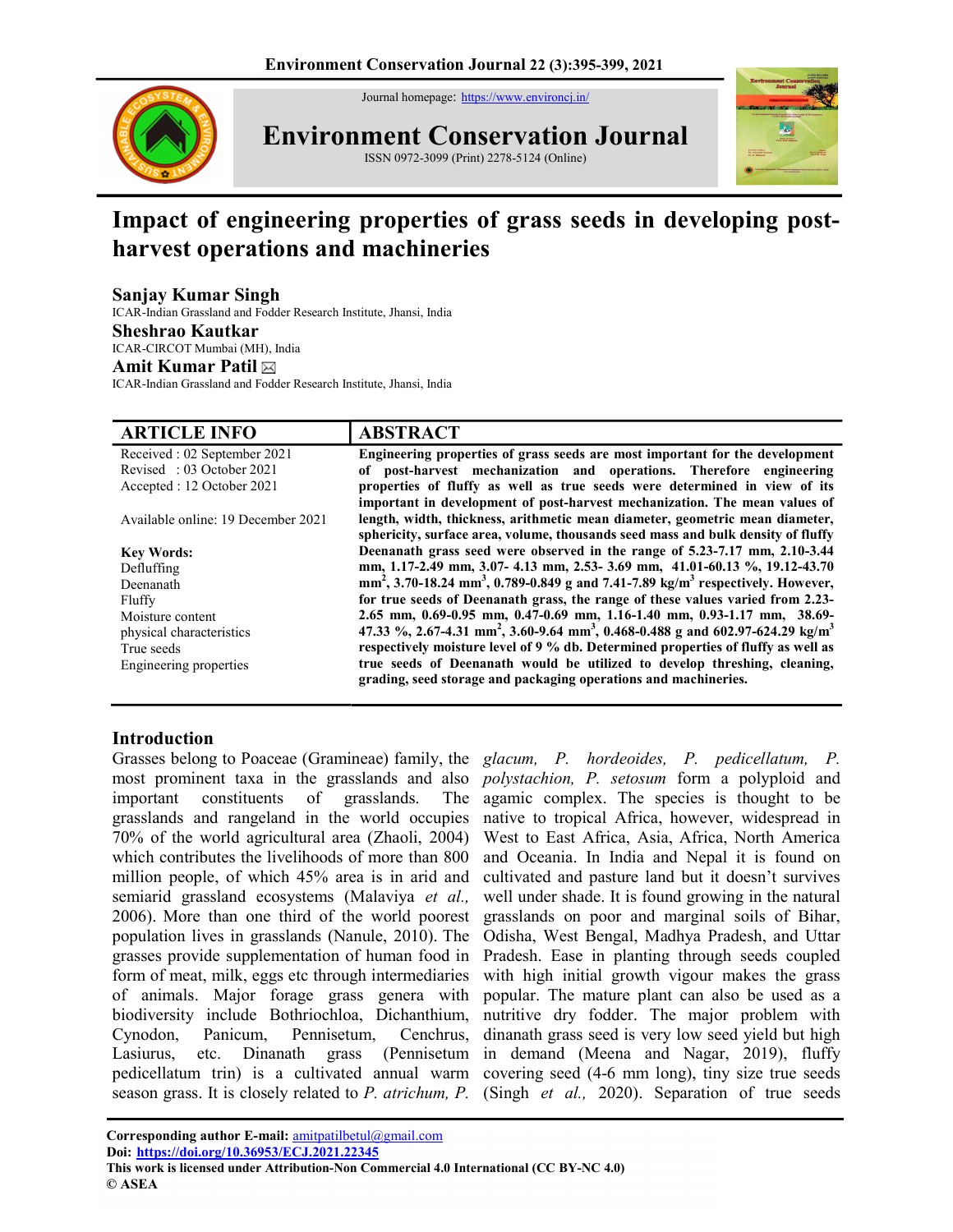facilitates the coating and pelleting operation which Japan; Model No: CD-12" C; least count 0.01 provides uniform seed size, precision planting, more insect and disease resitant and better performance in stress conditions (Maity et al., 2018) Removal of fluff and separation of quality true seeds from fluffy Deenanath seed is very cumbersome process. Manually it is being done by beating the dried fluffy seeds. This method seed is tedious and time consuming with less seed recovery. Traditional cotton-batting machine has been tested for the removal of fluff and hairs after several adjustment in the machine (Vijay et al., 2018), but it does not serve to purpose for efficient separation of quality seed.

Several studies for processing of grass seeds and other similar seeds have been reported. Hammer mill for seca stylo seed, horizontal cone-shaped polishing chamber for dehulling of Chloris gayana , and spike cylinder type single locking cotton feeder cum cleaner for double roller gin (Arude et al., 2018). A tyre type pelleting machine was developed (Maity et al., 2017) and observed 91 % germination of seed pellets of dinanath grass. The engineering properties (size, shape, mass and density) play an important role in development of post harvest operations and machines viz. grading, cleaning, handling, transportation, and storage structure (Maunde et al., 2007; Kibar et al., 2014; Rajaiah et al., 2020; Malik and Saini, 2016) . Commercial machines for postharvest operations of fluffy seeds are not available. Therefore, there is the need to study the engineering properties of dinanath fluffy seeds as well as true seeds for better post harvest processing operations.

## Material and Methods

The study was conducted at ICAR–IGFRI, Jhansi, India. The physical properties of fluffy as well as true seeds of dinanath grass seeds were determined. The moisture content was determined by heated air oven method at  $105\pm3$  °C for 24 h (AOAC, 1980). Length, width, thickness, arithmetic mean diameter, geometric mean diameter, sphericity, surface area, volume, bulk density and 1000 seed mass were determined using the relationship given (Dursun and Dursun, 2005; Singh et al., 2016).

The average size of fluffy dinanath seeds and true seeds of dinanath were determined by randomly selecting 100 seeds and were measured using a digital vernier caliper (Mitutoyo Corporation,

mm). Thousand seed mass was determined by picking the sample of thousand seeds randomly from the lot and the mass of each sample were measured on a precision electronic balance having accuracy of 0.01 g. Bulk density of seeds was measured using AOAC method, in which a 500 ml cylinder was filled with dinanath seeds to 15 cm of height and calculated as the ratio between the seed weight and the volume of the cylinder.

## Measurement of Engineering Properties

The average size of Deenanath grass seeds was determined in terms of linear dimensions namely, length, width and thickness using a digital vernier caliper (Mitutoyo Corporation, Japan; Model No: CD-12'' C; least count 0.01 mm). To describe the shape of Deenanath grass seeds are sphericity  $(\varphi)$ was measured. The sphericity of Deenanath seeds is defined as the ratio of the surface area of the sphere having the same volume as that of the seed to the surface area of the seed (Dursun and Dursun, 2005). The thousand seed mass of Deenanath grass seeds was determined by picking the sample of thousand seeds randomly from the lot and the weight of each sample was measured on a precision electronic balance having an accuracy of 0.01  $g^{24}$ . The measurement was repeated five times and the average of replicated values is reported. The bulk density of Deenanath grass seeds is defined as the ratio of the mass of true seeds Deenanath grass to the total volume occupied. Bulk density  $(\rho_h)$  of seeds was measured using AOAC method, in which a 500 ml cylinder was filled with Deenanath seeds to 15 cm of height. The excess seeds were removed by sweeping the surface of the cylinder and the grains were not compressed. Bulk density was then calculated as the ratio between the seed weight and the total volume of the cylinder (Sacilik et al., 2003). The average of five replications was taken as bulk density.

## Results and Discussion Evaluation of Engineering Properties

The mean values of engineering properties of fluffy and true seeds of Deenanath grass viz. length, width, thickness, arithmetic mean diameter, geometric mean diameter, sphericity, surface area, and volume at a selected level of moisture contents are presented in Table 1 respectively. The length, width and thickness of fluffy seed were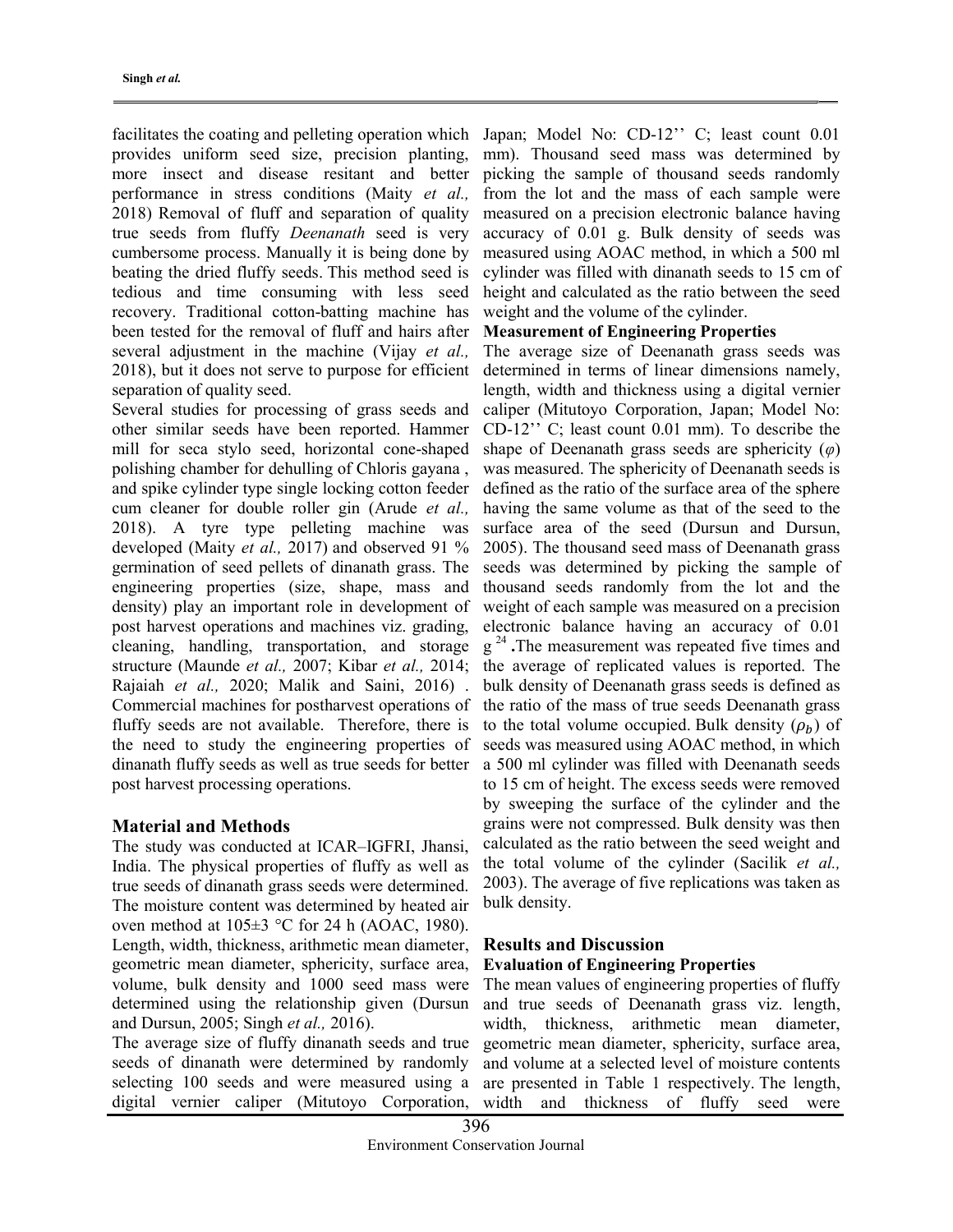considerably more than that of true seeds due to fluffy and hairy nature of Deenanath seed which covers the entire true seeds. Similar findings were found for Ajwain seeds (Zewdu, 2011). The results were in full agreement with the earlier findings for Onion seeds (Pandiselvam et al., 2014), Vetch seeds (Yalcin and Ozarslan, 2004), and Hulled wheat (Unal, 2009).

The comparison between sphericity of fluffy and true seeds of Deenanath grass is depicted in Table 1, which reveals that sphericity of Deenanath fluffy seed is more than that of its true seeds but both are not spherical. These findings are in confirmation by (Aydin and Konak, 2002), for Turkish mahaleb (Dursun and Dursun, 2005) for Capper seeds, (Altuntas et al., 2005) for fenugreek seeds and (Nimkar et al., 2005) for Moth gram. The data

on lower values of sphericity indicates that the Deenanath grass true seed will not roll easily on an inclined surface and is useful in designing the feed hoppers. The closer the sphericity value to 100%, the higher will be its tendency to roll about any of the three axes (Akaaimo and Raji, 2006). Thousand seed mass of fluffy Deenanath grass and true seeds at 9 % (db) moisture content (Table 1) clearly indicates that the mass of fluffy seed is more as compared to the mass of true seeds. Similar results have been reported by (Gharibzahedi et al., 2010) for black cumin and (Singh et al., 2020) for spikelets of Deenanth seed which has almost similar shape like Deenanath.

The experimental results for the bulk density of fluffy and true seeds of Deenanath grass at 9% moisture levels are shown in Table 1.

|  |  | Table 1: Physical properties of fluffy and nucleus seeds of dinanath grass at 9% moisture content |
|--|--|---------------------------------------------------------------------------------------------------|
|  |  |                                                                                                   |

| <b>Properties</b>                           | Mean value for fluffy seeds | Mean value for nucleus seeds |
|---------------------------------------------|-----------------------------|------------------------------|
| Length $(L)$ , mm                           | $6.20 \pm 0.97$             | $2.44\pm0.21$                |
| Width $(W)$ , mm                            | $2.77 \pm 0.67$             | $0.82 \pm 0.13$              |
| Thickness $(T)$ , mm                        | $1.83 \pm 0.66$             | $0.58 \pm 0.11$              |
| Arithmetic mean dia. $(D_a)$ , mm           | $3.60 \pm 0.53$             | $1.28 \pm 0.12$              |
| Geometric mean dia. $(De)$ , mm             | $3.11 \pm 0.58$             | $1.05 \pm 0.12$              |
| Sphericity, %                               | $50.57 \pm 9.56$            | $43.01 \pm 4.32$             |
| Surface area $(A_s)$ , mm <sup>2</sup>      | $31.41 \pm 12.29$           | $3.49\pm0.82$                |
| Volume $(V)$ , mm <sup>3</sup>              | $10.97 \pm 7.27$            | $6.62 \pm 3.02$              |
| 1000- seed mass, g                          | $0.819 \pm 0.03$            | $0.478 \pm 0.01$             |
| Bulk density $(\rho_b)$ , kgm <sup>-3</sup> | $7.65 \pm 0.24$             | $613.63 \pm 10.66$           |

The bulk density of fluffy Deenanath seed was found to be very less as compared to that of true seeds. The huge difference between the bulk densities of Deenanath spikelets and true seeds is due to the presence of hairy structure/fluff and void around the seeds of Deenanath fluffy grass. The decrease in the value of bulk density might be due to the higher rate of increase in volume relative to the increase in mass. These results of bulk density are in accordance with those presented for Dill seeds (Singh et al., 2016) Turkish mahaleb (Aydin and Konak, 2002) and Moth gram (Nimkar et al., 2005).

## Impact of Engineering Properties on the development of post-harvest operations

The results of the dimensional values viz. length, width, thickness, arithmetic mean diameter, geometric mean diameter, sphericity, surface area,

and volume would be helpful to replace manual operation of Deenanath seed defluffing, cleaning, conveying and handling with mechanical operation by utilizing the reported data for the development of machines and processing operations. Similar findings for sunflower seed, dill seed and ajwain seed were reported by (Munder et al., 2017). The major difference in the dimensions of Deenanath grass seed with the other types of seed (reffered seed) is that Deenanath seed are the smallest one in the dimensions (including length, width and thickness) compared to all the referred seed. Therefore, the existing machines used for post harvest processing of other seeds could not be used for mechanical processing of Deenanath seed. Consequently, design and development of new machines would be possible for the processing of Deenanath seed based on the reported dimensional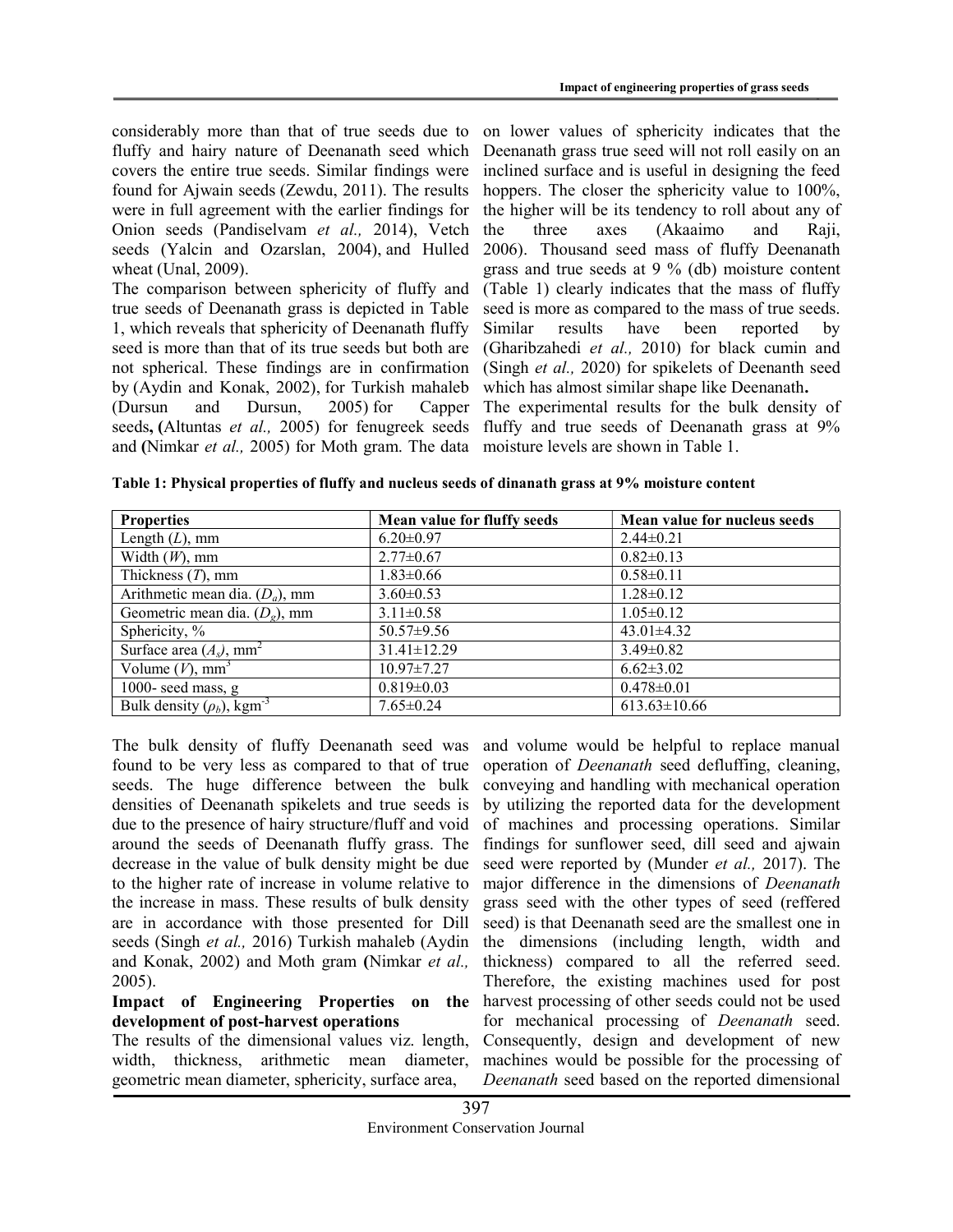properties. The data would be used for the selection of sieve size, inclination of sieve, power required for size reduction etc. The data on relatively lower values of sphericity indicated that the true Deenanath seed would not rotate easily during handling, conveying, feeding in seed pelleting machine and feed hoper of different machines. This fact can be useful in designing feed hoppers, conveying systems, discharge outlet for seed processing, handling and packaging machines. The mass of any agricultural commodity is an important factor in designing air-cleaning and pneumatic conveying operations as it affects the acceleration of the seeds, thereby, influencing the aerodynamic force exerted on the particle (Solomon and Zewdu, 2009). The value of bulk density of Deenanath seed would help in deciding the capacity of feeding

#### References

- Arude, V. G., Deshmukh, S. P., Patil, P. G., & Shukla, S. K. (2018). Development of Spike Cylinder Type Single Locking Cotton Feeder cum Cleaner for Double Roller Gin. Agricultural Engineering Today, 42(1), 15-19.
- Association of Official Analytical Chemists, & Association of Official Agricultural Chemists (US). (1980). Official methods of analysis (Vol. 13).
- Aydin, C., & Konak, M. (2002). PH—Postharvest Technology: Some Physical Properties of Turkish Mahaleb. Biosystems Engineering, 82(2), 231-234.
- Altuntaş, E., Özgöz, E., & Taşer, Ö. F. (2005). Some physical properties of fenugreek (Trigonella foenum-graceum L.) seeds. Journal of food engineering, 71(1), 37-43.
- Akaaimo, D. I., & Raji, A. O. (2006). Some physical and engineering properties of Prosopis africana seed. Biosystems Engineering, 95(2), 197-205.
- Dursun, E., & Dursun, I. (2005). Some physical properties of caper seed. Biosystems Engineering, 92(2), 237-245.
- Gharibzahedi, S. M. T., Mousavi, S. M., Moayedi, A., Garavand, A. T., & Alizadeh, S. M. (2010). Moisturedependent engineering properties of black cumin (Nigella sativa L.) seed. Agricultural Engineering International: CIGR Journal, 12(1).
- Kibar, H., Öztürk, T., & Temizel, K. E. (2014). Effective engineering properties in the design of storage structures of postharvest dry bean grain. Acta Scientiarum. Agronomy, 36, 147-158.
- Maity, A., Vijay, D., Singh, S. K., & Gupta, C. K. (2017). Layered pelleting of seed with nutrient enriched soil

chute (hopper) of the defluffing machine, volume of packing bags, capacity of storage and transportation system, dry or process the definite quantity of Deenanath seeds at particular moisture content.

#### Conclusion

Post harvest processing operations are not standardized for fluffy grass seeds to defluff, clean and grade because of their tiny size and peculiar fluffy characteristics. Generated information on selected engineering properties of fluffy and true Deenanath seed would be utilized to develop suitable machine of unique design of hopper, concave clearance, discharge chute, sieve size of concave, sieve size of cleaning and grading machines, seed storage and packaging systems etc.

enhances seed germination in Dinanath grass (Pennisetum pedicellatum). Range Management and Agroforestry, 38(1), 70-75.

- Maunde, F. A., Ali, M. A., El Okene, A., & Riji, B. B. (2007). Determination of physicomechanical properties of cowpeas to aid thresher design. In Advanced Materials Research (Vol. 18, pp. 159-164). Trans Tech Publications Ltd.
- Maity, A., Vijay, D., Gupta, C. K., Singh, S. K., Wasnik, V. K., Manjunatha, N., & Ghosh, P. K. (2018). Polymer film coating mediated delivery of pesticide enhances germination, vigour and shelf life of cowpea seeds under biotic stress and natural ageing. Range Management and Agroforestry, 39(2), 215-223.
- Meena, S. S., & Nagar, R. P. (2019). Effect of pelleting material on seedling emergence and growth parameters in Cenchrus species. Range Management and Agroforestry, 40(2), 313-317.
- Malik, M. A., & Saini, C. S. (2016). Engineering properties of sunflower seed: Effect of dehulling and moisture content. Cogent Food & Agriculture, 2(1).
- Munder, S., Argyropoulos, D., & Müller, J. (2017). Classbased physical properties of air-classified sunflower seeds and kernels. Biosystems Engineering, 164, 124-134.
- Maity, A., Vijay, D., Singh, S. K., & Gupta, C. K. (2017). Layered pelleting of seed with nutrient enriched soil enhances seed germination in Dinanath grass (Pennisetum pedicellatum). Range Management and Agroforestry, 38(1), 70-75.
- Maunde, F. A., Ali, M. A., El Okene, A., & Riji, B. B. (2007). Determination of physicomechanical properties of cowpeas